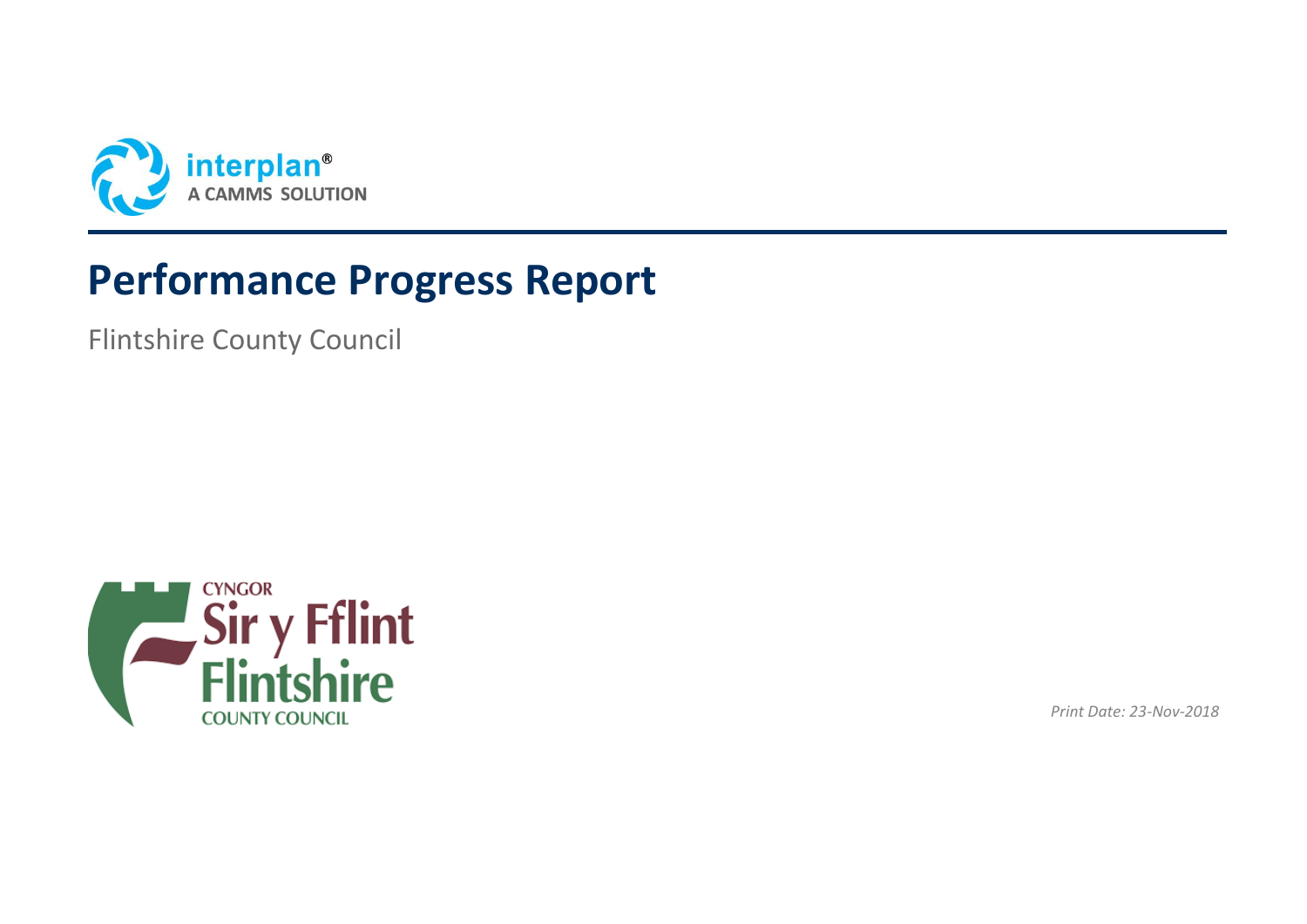**Supportive Council**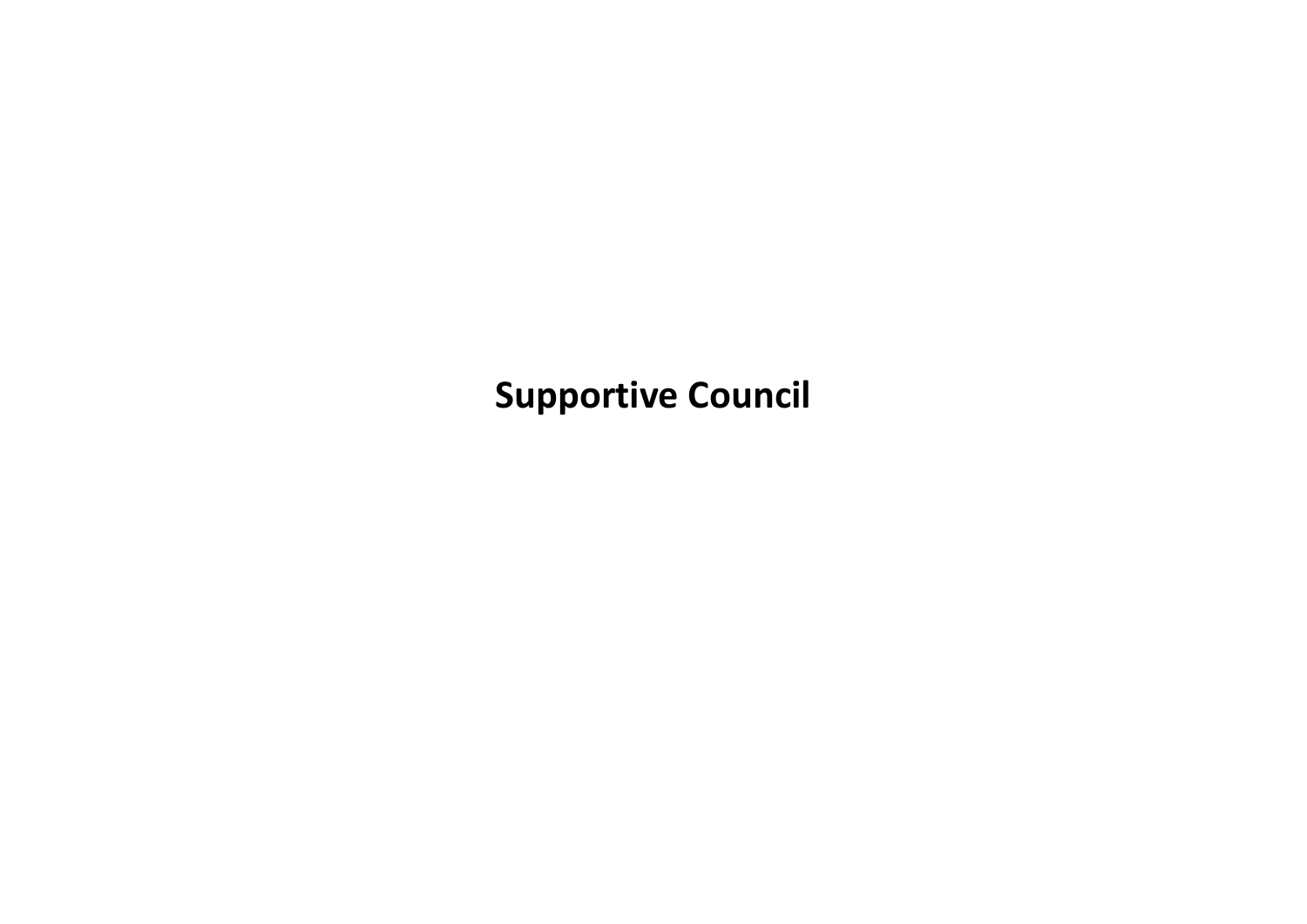## **1 Supportive Council**

#### **Actions**

| <b>ACTION</b>                                                                                                  | <b>LEAD OFFICER</b>                                                |                        | STATUS START DATE END DATE COMPLETE PROGRESS |        | <b>RAG</b> | <b>OUTCOME</b><br><b>RAG</b> |
|----------------------------------------------------------------------------------------------------------------|--------------------------------------------------------------------|------------------------|----------------------------------------------|--------|------------|------------------------------|
| 1.3.1.1 Expand and support the care sector to<br>enable people to live well and have a good quality<br>of life | Jane M Davies - Senior<br>Manager, Safeguarding &<br>Commissioning | In.<br><b>Progress</b> | 01-Apr-2017   31-Mar-2019                    | 50.00% | <b>OOO</b> | GREEN                        |

#### **ACTION PROGRESS COMMENTS:**

The 32 bed expansion of Marleyfield Care Home is in the design phase, with a planned operational date of mid-2021. Hwb Cylfe, the planned replacement for Glanrafon Day Centre for people with a learning disability, is in the construction phase following confirmation of a £4m capital investment, and will open in Spring 2019. Our new Extra Care facility in Flint, Llys Raddington, opened on 15th October, comprising 73 apartments, all of which are allocated; the centre already has a waiting list. The fourth Extra Care facility in Holywell is in the construction phase, with an expected operational date of 2021. In September 2018 the Progress for Providers project was publicly recognised, winning the Social Care Wales Accolades Awards for 'Excellent outcomes for people of all ages by investing in the learning and development of staff'. The project was also a finalist in the Association for Public Service Excellence (APSE) Awards - 'Celebrating outstanding achievement and innovation within UK local government service delivery', also held in September 2018. We are progressing the roll out for domiciliary and nursing care. The regional framework for Domiciliary Care is now in place; some new providers have come on board, and we are working regionally to reopen the framework to increase numbers further.

Last Updated: 02-Nov-2018

| <b>ACTION</b>                                                                                                                                                                    | <b>LEAD OFFICER</b>                           |     |                         |        | STATUS START DATE END DATE COMPLETE PROGRESS<br><b>RAG</b> | <b>OUTCOME</b><br><b>RAG</b> |
|----------------------------------------------------------------------------------------------------------------------------------------------------------------------------------|-----------------------------------------------|-----|-------------------------|--------|------------------------------------------------------------|------------------------------|
| 1.3.1.2 Support greater independence for<br>  individuals with a frailty and/or disability, including   Integrated Services and Lead   Progress  <br>those at risk of isolation. | Susie Lunt - Senior Manager,<br><b>Adults</b> | In. | 01-Apr-2017 31-Mar-2019 | 50.00% | GREEN                                                      | <b>OOO</b><br>GREEN          |

#### **ACTION PROGRESS COMMENTS:**

The staged replacement of double handed care is progressing, with Occupational Therapy practitioners reviewing all double handed packages as they are discharged from hospital. They are also doing in-reach work with the community hospitals around the necessity for double handed care. A new 37 hour post in partnership with Flintshire Local Voluntary Council (FLVC) has been recruited in the Single Point of Access to support social prescribing. We are working with Housing to develop a business case for Glan y Morfa, comprising 4 rehab flats funded by ICF capital. These will provide a step-down for people with a physical disability, who are ready for discharge but not ready to go home.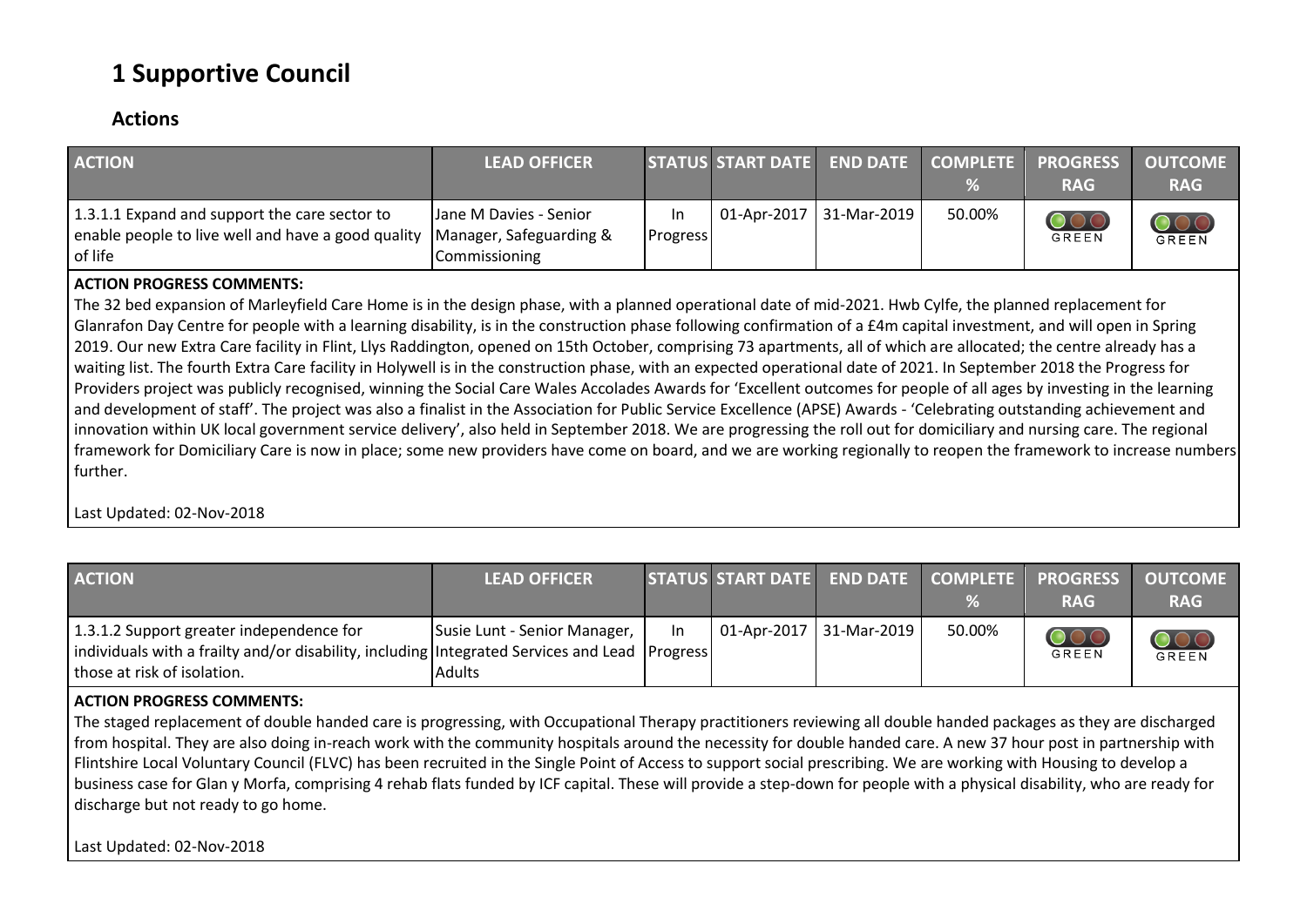| <b>ACTION</b>                                         | <b>LEAD OFFICER</b>                                                                |     | STATUS START DATE END DATE COMPLETE PROGRESS | %      | <b>RAG</b> | <b>OUTCOME</b><br><b>RAG</b>               |
|-------------------------------------------------------|------------------------------------------------------------------------------------|-----|----------------------------------------------|--------|------------|--------------------------------------------|
| 1.3.1.3 Improve outcomes for Looked After<br>children | Craig Macleod - Senior<br>Manager, Children's Services   Progress  <br>& Workforce | -In | 01-Apr-2017 31-Mar-2019                      | 50.00% | GREEN      | $\overline{\mathbf{O}}\mathbf{O}$<br>GREEN |

#### **ACTION PROGRESS COMMENTS:**

Flintshire's Corporate Parenting Strategy: 'Looking After You' has been published. The Strategy sets our commitments to children and young people for 2018-2023. The Strategy was supported by a Workshop in September 2018 for elected members setting out their responsibilities, and role, as a Corporate Parent. Significant progress has taken place culminating in an initial draft of our local Placement Strategy for enhancing local placements. This builds on successful local market facilitation with independent and 3rd sector providers. A regional 'Meet the Provider' event is planned for 21st November to share local and regional placement needs.

Last Updated: 02-Nov-2018

| <b>ACTION</b>                                                                        | <b>LEAD OFFICER</b>                                                                    |     | STATUS START DATE END DATE COMPLETE PROGRESS |                         |        | <b>RAG</b>          | <b>OUTCOME</b><br><b>RAG</b> |
|--------------------------------------------------------------------------------------|----------------------------------------------------------------------------------------|-----|----------------------------------------------|-------------------------|--------|---------------------|------------------------------|
| 1.4.1.1 Develop and integrate services for carers<br>with our commissioned providers | Susie Lunt - Senior Manager,<br>Integrated Services and Lead Progress<br><b>Adults</b> | In. |                                              | 01-Apr-2017 31-Mar-2019 | 50.00% | $\bigcirc$<br>GREEN | <b>OOO</b><br>GREEN          |

#### **ACTION PROGRESS COMMENTS:**

Following a review of Carers Services which led to some changes in delivery in early 2018, the services have delivered on these new arrangements and have worked closely with the local authority to ensure that service provision in Flintshire is of a high standard. A new monitoring tool has been put in place which more accurately captures individual's outcomes who use the service and is closely aligned to the Social Services and Well-being (Wales) Act (SSWB Act '14). Carers services in Flintshire are currently provided by NEWCIS, Daffodils, Hafal, the Neurotherapy Centre and British Red Cross. These services have fed into national conversations through the Carers Officers Learning and Information Network. Flintshire are looking to extend the contracts with these services for a further 12 months to April 2020. Young Carers services continue to be delivered by Barnardo's in Flintshire who continue to deliver high quality support to a number of Young Carers. Their contract has been extended for a further 12 months to October 2018. The service has supported work on a regional level that has worked on raising awareness of Young Carers in local primary schools.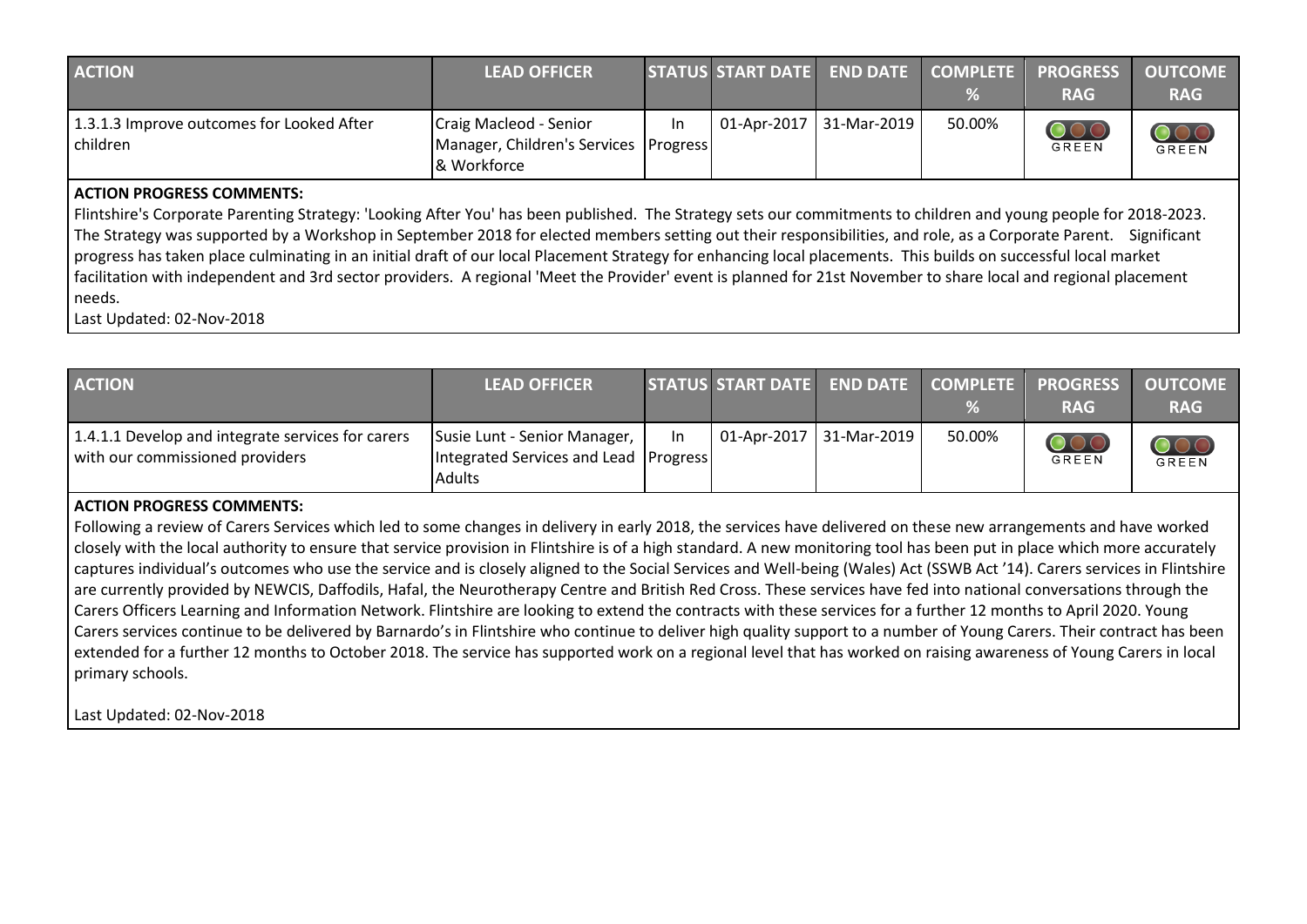| <b>ACTION</b>                                                                                    | <b>LEAD OFFICER</b>                                                             |     | STATUS START DATE END DATE COMPLETE PROGRESS | ℅      | <b>RAG</b>                 | <b>OUTCOME</b><br><b>RAG</b> |
|--------------------------------------------------------------------------------------------------|---------------------------------------------------------------------------------|-----|----------------------------------------------|--------|----------------------------|------------------------------|
| 1.4.1.2 Embed the long term use of integrated<br>Care Fund (ICF) to meet local needs and demands | Susie Lunt - Senior Manager,<br>Integrated Services and Lead Progress<br>Adults | In. | 01-Apr-2017 31-Mar-2019                      | 50.00% | $\bigcirc$<br><b>GREEN</b> | GREEN                        |

#### **ACTION PROGRESS COMMENTS:**

Partners in Flintshire have continued to maximise the use of the extended Integrated Care Fund (ICF) programme to meet the priorities of Flintshire residents. During quarter 2, submissions have been made against both the increased capital programme and new funding provided to support implementation of the national action plan to meet the needs of people with Dementia. Examples of the additional work to be supported through these programmes include increasing support offered to care homes to continue through the Progress for Providers Framework and extending that work into the domiciliary care sector and reviewing the support offered to people with early onset dementia.

Last Updated: 19-Nov-2018

| <b>ACTION</b>                                                                                                         | <b>LEAD OFFICER</b>                                                            |    | STATUS START DATE END DATE COMPLETE PROGRESS |                         |        | <b>RAG</b>                 | <b>OUTCOME</b><br><b>RAG</b>                        |
|-----------------------------------------------------------------------------------------------------------------------|--------------------------------------------------------------------------------|----|----------------------------------------------|-------------------------|--------|----------------------------|-----------------------------------------------------|
| 1.4.1.3 Embed the Early Help Hub into everyday<br>practice by working with statutory partners and<br>the third sector | Craig Macleod - Senior<br>Manager, Children's Services Progress<br>& Workforce | In |                                              | 01-Apr-2017 31-Mar-2019 | 50.00% | $\bigcirc$<br><b>GREEN</b> | $\overline{\mathcal{O}}\mathcal{O}$<br><b>GREEN</b> |

#### **ACTION PROGRESS COMMENTS:**

The Early Help Hub is fully functioning, with commitment from all agencies. Enhanced consortia arrangements for support through Families First projects are ensuring responsive access to help for families. During Q1 there were 455 referrals and in Q2 there were 693 meaning 1148 referrals to the Hub this financial year.

Last Updated: 02-Nov-2018

| <b>ACTION</b>                                                                              | <b>LEAD OFFICER</b>                                                                |     | STATUS START DATE END DATE COMPLETE PROGRESS | %      | <b>RAG</b>                 | <b>OUTCOME</b><br><b>RAG</b>     |
|--------------------------------------------------------------------------------------------|------------------------------------------------------------------------------------|-----|----------------------------------------------|--------|----------------------------|----------------------------------|
| 1.4.1.4 Working with the new Wales Programme<br>to recognise Adverse Childhood Experiences | Craig Macleod - Senior<br>Manager, Children's Services   Progress  <br>& Workforce | In. | $\vert$ 01-Apr-2017   31-Mar-2019            | 50.00% | $\bigcirc$<br><b>GREEN</b> | $\overline{\mathbf{O}}$<br>GREEN |

#### **ACTION PROGRESS COMMENTS:**

The police are developing a joint agency project to deliver an Adverse Childhood Experiences (ACE) informed approach to community policing. The EAT (Early Action Together) project focuses on the role of the police in navigating families to community and social support to address their needs. Flintshire is working with the EAT project to bring a co-ordinated approach to responding to ACEs and developing the awareness, skills and competencies of public sector staff.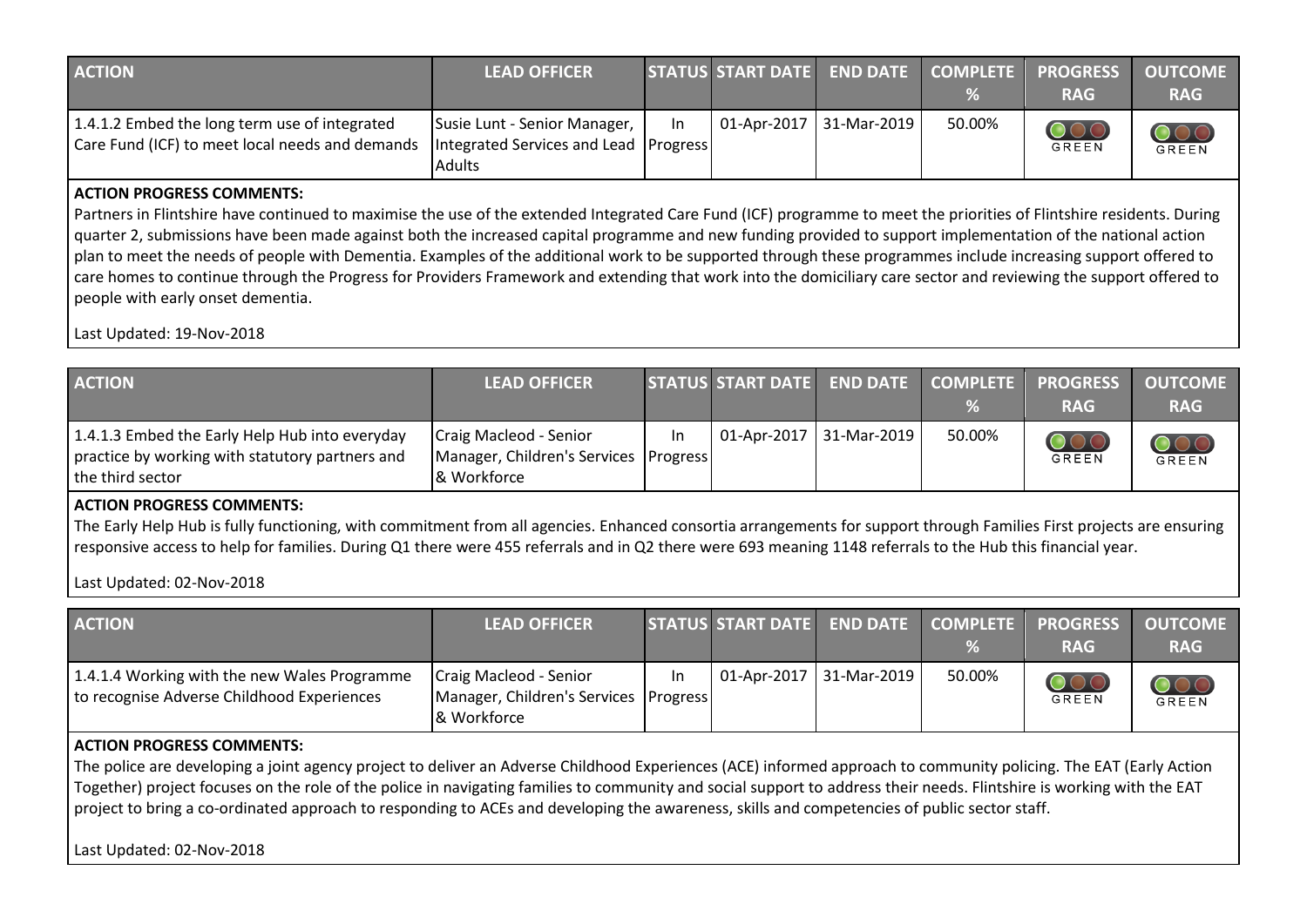| <b>ACTION</b>                                                                                                                                                                                                                                                                                                                                                                                                                                                                                                                                                                                                                                                                     | <b>LEAD OFFICER</b>                      |                 | <b>STATUS START DATE</b> | <b>END DATE</b> | <b>COMPLETE</b><br>℅ | <b>PROGRESS</b><br><b>RAG</b> | <b>OUTCOME</b><br><b>RAG</b>    |
|-----------------------------------------------------------------------------------------------------------------------------------------------------------------------------------------------------------------------------------------------------------------------------------------------------------------------------------------------------------------------------------------------------------------------------------------------------------------------------------------------------------------------------------------------------------------------------------------------------------------------------------------------------------------------------------|------------------------------------------|-----------------|--------------------------|-----------------|----------------------|-------------------------------|---------------------------------|
| 1.5.1.1 All Council portfolios to understand and act Jane M Davies - Senior<br>on their responsibilities to address safeguarding                                                                                                                                                                                                                                                                                                                                                                                                                                                                                                                                                  | Manager, Safeguarding &<br>Commissioning | In.<br>Progress | 01-Apr-2017              | 31-Mar-2019     | 50.00%               | OOC<br>GREEN                  | $\overline{\text{OO}}$<br>GREEN |
| <b>ACTION PROGRESS COMMENTS:</b><br>Safeguarding professionals are scheduled to meet with senior managers in Aura Leisure and Libraries to discuss safeguarding, and are also attending Licensing<br>Committee. The hard-hitting County Lines video has been shared with Corporate safeguarding leads and is being rolled out to the workforce through Senior<br>Management and Team meetings. We are in the process of updating the Corporate e-learning safeguarding package, which is available through Learning Pool. During<br>Safeguarding Awareness week w/c 13th November, colleagues will be actively engaged in promoting safeguarding awareness amongst the workforce. |                                          |                 |                          |                 |                      |                               |                                 |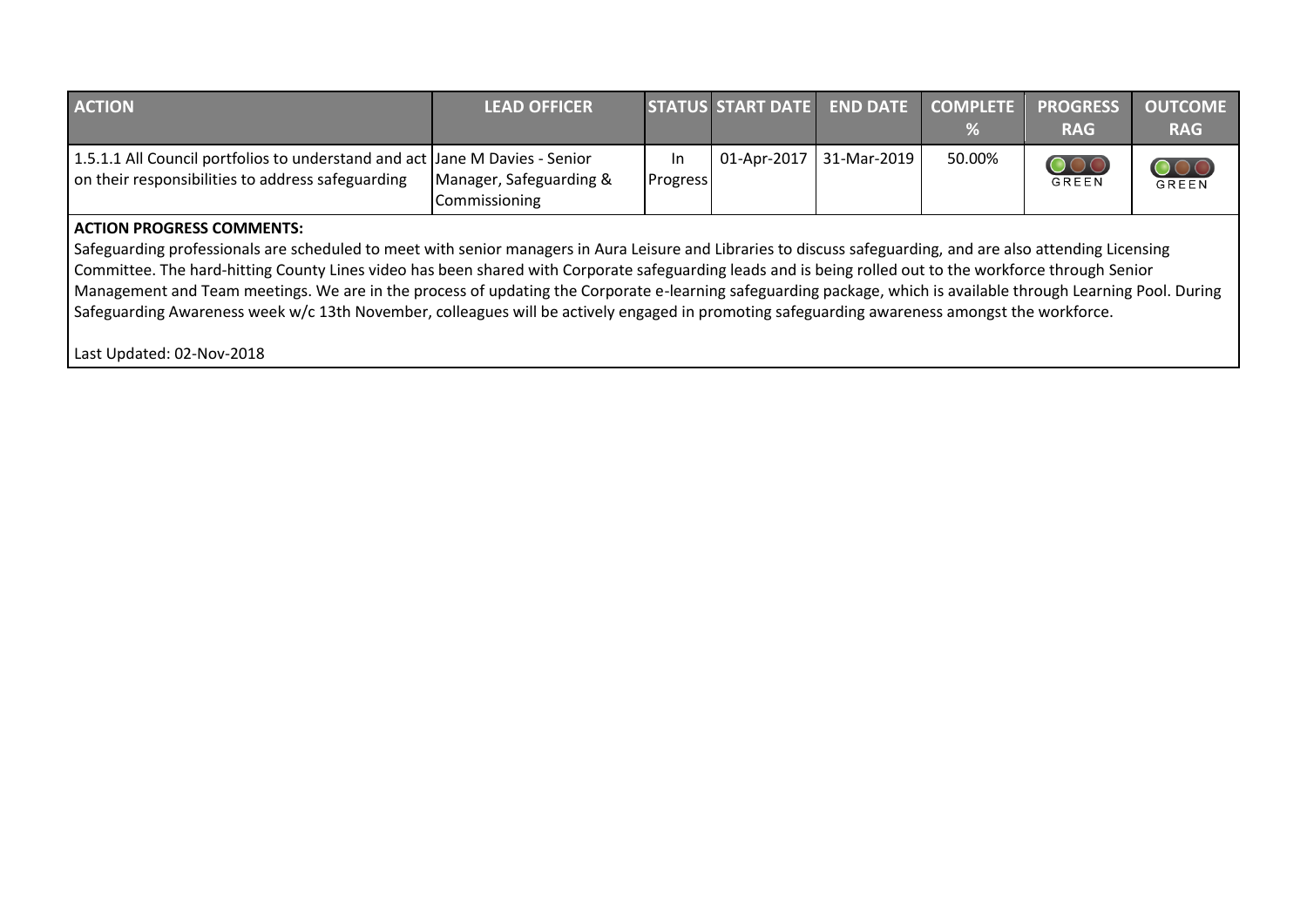### **Performance Indicators**

| <b>KPI Title</b>                                                                                                                                                                                                                                                                                                       | Pre. Year<br><b>Period</b><br><b>Actual</b> | <b>Period</b><br><b>Actual</b> | <b>Period</b><br><b>Target</b> | Perf. RAG | Perf.<br><b>Indicator</b><br><b>Trend</b> | <b>YTD Actual</b> | <b>YTD Target</b> | <b>Outcome RAG</b> |  |
|------------------------------------------------------------------------------------------------------------------------------------------------------------------------------------------------------------------------------------------------------------------------------------------------------------------------|---------------------------------------------|--------------------------------|--------------------------------|-----------|-------------------------------------------|-------------------|-------------------|--------------------|--|
| IP1.4.1.1M01 Number of in house<br>locality teams working towards Bronze<br>standard in Progress for Providers of<br>domiciliary care                                                                                                                                                                                  | No Data                                     | 3                              | 0.75                           | GREEN     | N/A                                       |                   | 0.75              | OOC<br>GREEN       |  |
| Lead Officer: Neil Ayling - Chief Officer - Social Services<br>Reporting Officer: Jacque Slee - Team Manager Performance<br><b>Aspirational Target:</b><br>Progress Comment: We have three in house domiciliary care providers working on the bronze standard for Progress for Providers.<br>Last Updated: 20-Nov-2018 |                                             |                                |                                |           |                                           |                   |                   |                    |  |

| <b>KPI Title</b>                                                                                                                           | Pre. Year<br><b>Period</b><br><b>Actual</b>                                                                                                                                                                                                     | <b>Period</b><br><b>Actual</b> | <b>Period</b><br><b>Target</b> | Perf. RAG                       | Perf.<br><b>Indicator</b><br><b>Trend</b> | <b>YTD Actual</b> | <b>YTD Target</b> | <b>Outcome RAG</b> |  |
|--------------------------------------------------------------------------------------------------------------------------------------------|-------------------------------------------------------------------------------------------------------------------------------------------------------------------------------------------------------------------------------------------------|--------------------------------|--------------------------------|---------------------------------|-------------------------------------------|-------------------|-------------------|--------------------|--|
| IP1.4.1.2M02 Number of independent<br>sector providers working towards<br>Bronze standard in Progress for<br>Providers of domiciliary care | No Data                                                                                                                                                                                                                                         | 3                              |                                | $\overline{\text{OO}}$<br>GREEN | N/A                                       |                   | 3                 | GREEN              |  |
| <b>Aspirational Target:</b><br>Last Updated: 20-Nov-2018                                                                                   | Lead Officer: Neil Ayling - Chief Officer - Social Services<br>Reporting Officer: Jacque Slee - Team Manager Performance<br>Progress Comment: We are rolling out Progress for Providers to domiciliary care providers in the independent sector |                                |                                |                                 |                                           |                   |                   |                    |  |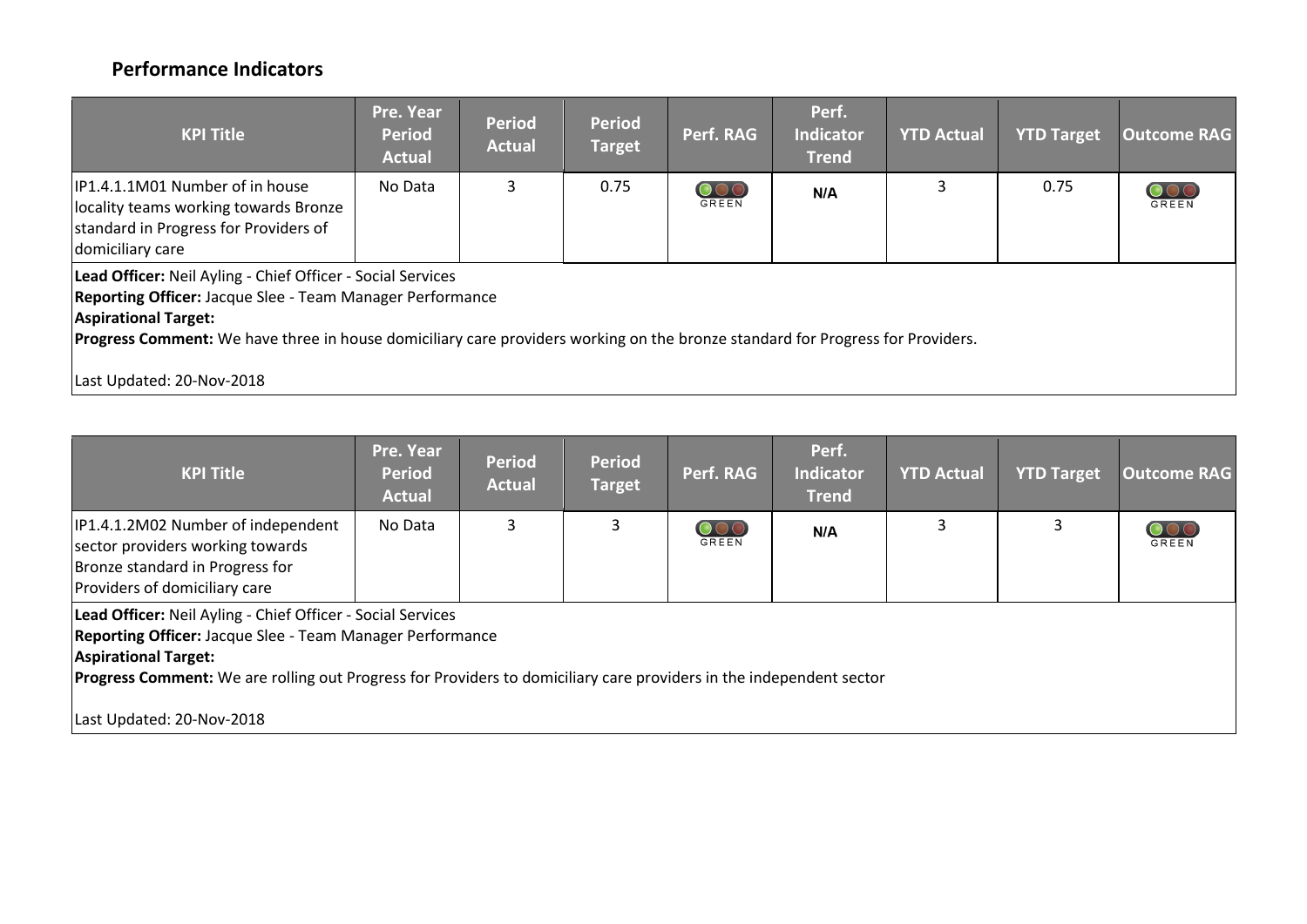| <b>KPI Title</b>                                                                                                                                                                                                                                                  | Pre. Year<br><b>Period</b><br><b>Actual</b> | <b>Period</b><br><b>Actual</b> | <b>Period</b><br><b>Target</b> | Perf. RAG                               | Perf.<br><b>Indicator</b><br><b>Trend</b> | <b>YTD Actual</b> | <b>YTD Target</b> | <b>Outcome RAG</b>  |
|-------------------------------------------------------------------------------------------------------------------------------------------------------------------------------------------------------------------------------------------------------------------|---------------------------------------------|--------------------------------|--------------------------------|-----------------------------------------|-------------------------------------------|-------------------|-------------------|---------------------|
| IP1.4.1.4M04 Sustaining existing care<br>homes within Flintshire                                                                                                                                                                                                  | 26                                          | 27                             | 26                             | $\overline{\mathbf{O}}$<br><b>GREEN</b> |                                           | 27                | 26                | $\bigcirc$<br>GREEN |
| Lead Officer: Neil Ayling - Chief Officer - Social Services<br>Reporting Officer: Jacque Slee - Team Manager Performance<br><b>Aspirational Target:</b><br>Progress Comment: One independent provider has reopened a home offering residential care in Flintshire |                                             |                                |                                |                                         |                                           |                   |                   |                     |
| Last Updated: 24-Oct-2018                                                                                                                                                                                                                                         |                                             |                                |                                |                                         |                                           |                   |                   |                     |

| <b>KPI Title</b>                                                                                                                                                                                                             | Pre. Year<br><b>Period</b><br><b>Actual</b> | <b>Period</b><br><b>Actual</b> | <b>Period</b><br><b>Target</b> | Perf. RAG | Perf.<br><b>Indicator</b><br><b>Trend</b> | <b>YTD Actual</b> | <b>YTD Target</b> | <b>Outcome RAG</b> |
|------------------------------------------------------------------------------------------------------------------------------------------------------------------------------------------------------------------------------|---------------------------------------------|--------------------------------|--------------------------------|-----------|-------------------------------------------|-------------------|-------------------|--------------------|
| IP1.4.1.5M05 The percentage<br>occupancy within Flintshire care homes                                                                                                                                                        | 96.7                                        | 95                             | 95                             | GREEN     | ⇔                                         | 95                | 95                | <b>GREEN</b>       |
| Lead Officer: Neil Ayling - Chief Officer - Social Services<br><b>Reporting Officer: Jacque Slee - Team Manager Performance</b><br><b>Aspirational Target:</b><br><b>Progress Comment:</b> Care home occupancy remains high. |                                             |                                |                                |           |                                           |                   |                   |                    |
| Last Updated: 24-Oct-2018                                                                                                                                                                                                    |                                             |                                |                                |           |                                           |                   |                   |                    |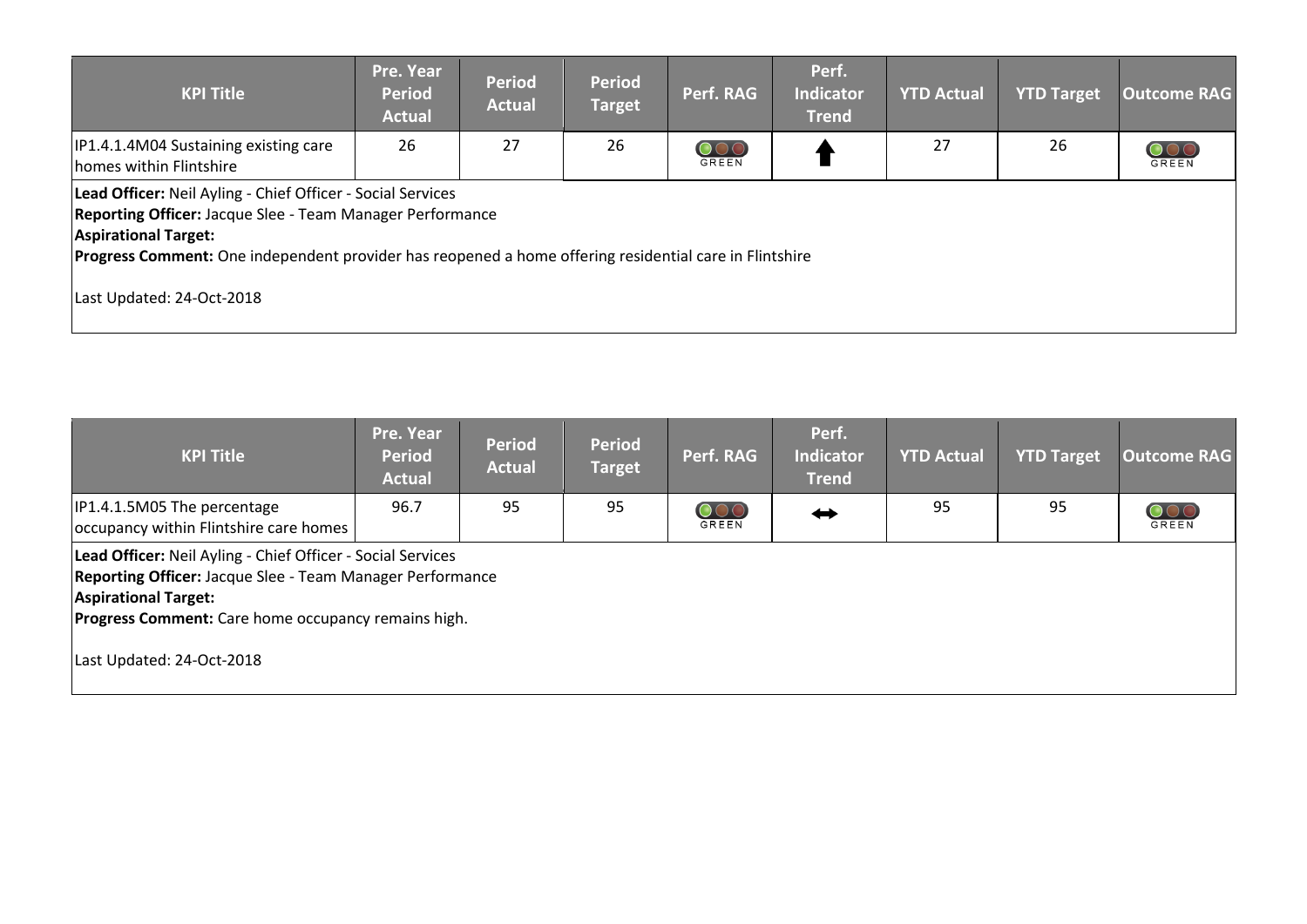| <b>KPI Title</b>                                                                                                                                                                                                                                                                                                             | Pre. Year<br><b>Period</b><br><b>Actual</b> | <b>Period</b><br><b>Actual</b> | <b>Period</b><br><b>Target</b> | Perf. RAG                  | Perf.<br><b>Indicator</b><br><b>Trend</b> | <b>YTD Actual</b> | <b>YTD Target</b> | <b>Outcome RAG</b>      |
|------------------------------------------------------------------------------------------------------------------------------------------------------------------------------------------------------------------------------------------------------------------------------------------------------------------------------|---------------------------------------------|--------------------------------|--------------------------------|----------------------------|-------------------------------------------|-------------------|-------------------|-------------------------|
| IP1.4.2.2M02 The percentage of the<br>relevant workforce to have received<br>training in Regulation and Inspection of<br>Social Care (Wales) Act (RISCA)                                                                                                                                                                     | No Data                                     | 25                             | 25                             | $\bigcirc$<br><b>GREEN</b> | N/A                                       | 25                | 25                | $\circ$<br><b>GREEN</b> |
| Lead Officer: Neil Ayling - Chief Officer - Social Services<br>Reporting Officer: Jacque Slee - Team Manager Performance<br><b>Aspirational Target:</b><br><b>Progress Comment:</b> RISCA training is ongoing and we are on track to deliver to the relevant workforce by the end of this year.<br>Last Updated: 24-Oct-2018 |                                             |                                |                                |                            |                                           |                   |                   |                         |

| <b>KPI Title</b>                                                                                                                                                                                                                                                                                                                    | Pre. Year<br><b>Period</b><br><b>Actual</b> | <b>Period</b><br><b>Actual</b> | <b>Period</b><br><b>Target</b> | Perf. RAG | Perf.<br><b>Indicator</b><br><b>Trend</b> | <b>YTD Actual</b> | <b>YTD Target</b> | <b>Outcome RAG</b>               |
|-------------------------------------------------------------------------------------------------------------------------------------------------------------------------------------------------------------------------------------------------------------------------------------------------------------------------------------|---------------------------------------------|--------------------------------|--------------------------------|-----------|-------------------------------------------|-------------------|-------------------|----------------------------------|
| IP1.4.3.2M02 (PAM/029) Percentage of  <br>children in care who had to move 2 or<br>more times                                                                                                                                                                                                                                       | $5.26$                                      | 2.52                           | 10                             | GREEN     |                                           | 4.62              | 10                | $\overline{\text{O}}$ o<br>GREEN |
| Lead Officer: Craig Macleod - Senior Manager, Children's Services & Workforce<br>Reporting Officer: Jacque Slee - Team Manager Performance<br><b>Aspirational Target:</b><br>Progress Comment: 4.6% of children looked after have moved more than twice. This included planned placement moves in accordance with the child's plan. |                                             |                                |                                |           |                                           |                   |                   |                                  |
| Last Updated: 24-Oct-2018                                                                                                                                                                                                                                                                                                           |                                             |                                |                                |           |                                           |                   |                   |                                  |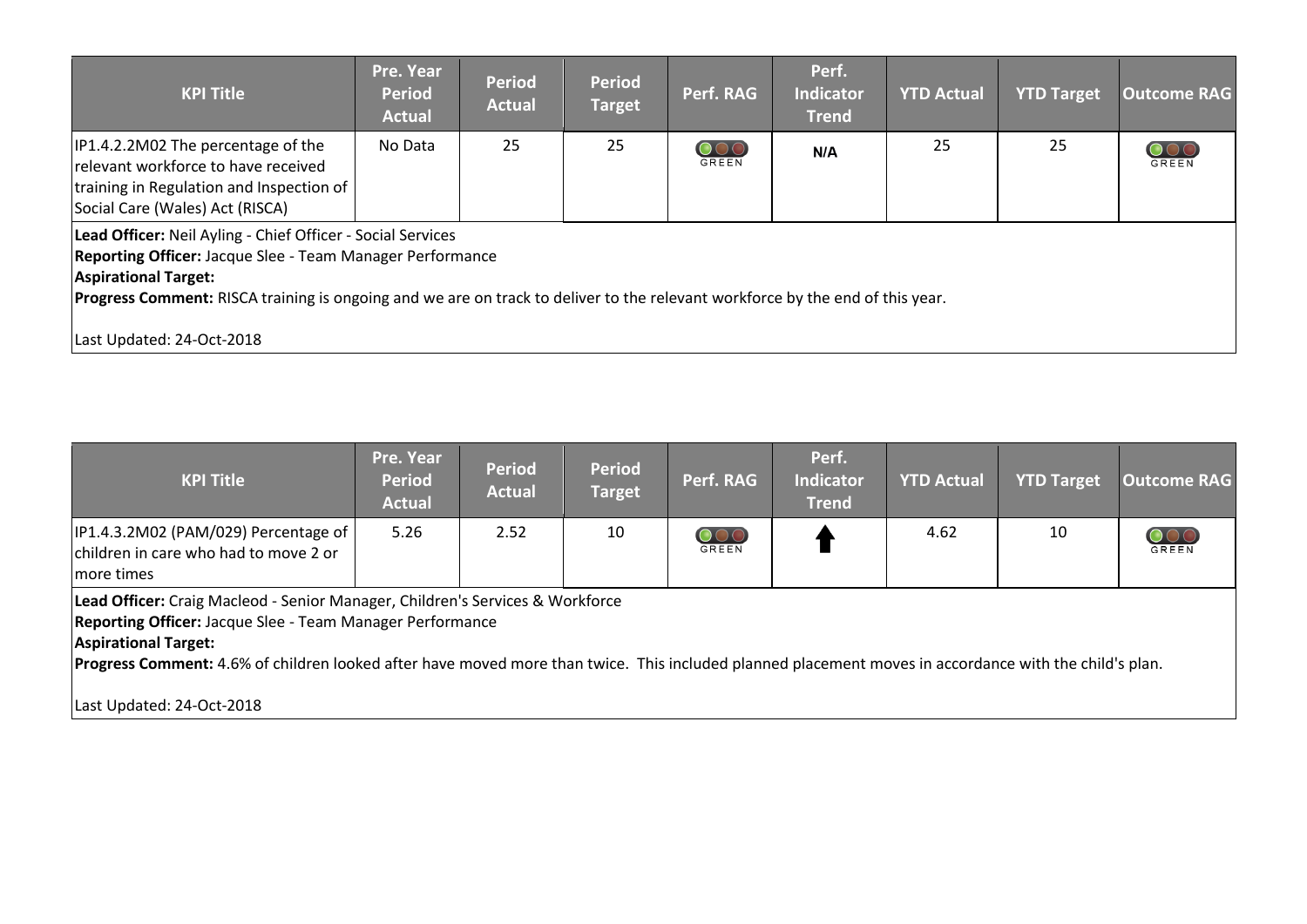| <b>KPI Title</b>                                                                                                                                                                                                                                                                                                                            | Pre. Year<br><b>Period</b><br><b>Actual</b> | <b>Period</b><br><b>Actual</b> | <b>Period</b><br><b>Target</b> | Perf. RAG                 | Perf.<br><b>Indicator</b><br><b>Trend</b> | <b>YTD Actual</b> | <b>YTD Target</b> | <b>Outcome RAG</b>  |  |
|---------------------------------------------------------------------------------------------------------------------------------------------------------------------------------------------------------------------------------------------------------------------------------------------------------------------------------------------|---------------------------------------------|--------------------------------|--------------------------------|---------------------------|-------------------------------------------|-------------------|-------------------|---------------------|--|
| IP1.4.3.3M03 Percentage of looked<br>after children with a timely health<br>assessment                                                                                                                                                                                                                                                      | No Data                                     | 63.49                          | 81                             | $\bigcirc_{\mathsf{RED}}$ |                                           | 70.54             | 81                | $\bigcirc$<br>AMBER |  |
| Lead Officer: Neil Ayling - Chief Officer - Social Services<br>Reporting Officer: Jacque Slee - Team Manager Performance<br><b>Aspirational Target:</b><br>Progress Comment: Significant improvement has been made in the last 6 months; the looked after nurse regularly attends team meetings and manages the<br>assessment appointments. |                                             |                                |                                |                           |                                           |                   |                   |                     |  |
| BCUHB have increased the availability of appointments per month to 6 slots and have recruited 2 trainee doctors to assist with Health assessments from October<br>2018.                                                                                                                                                                     |                                             |                                |                                |                           |                                           |                   |                   |                     |  |
| Last Updated: 25-Oct-2018                                                                                                                                                                                                                                                                                                                   |                                             |                                |                                |                           |                                           |                   |                   |                     |  |

| <b>KPI Title</b>                                   | Pre. Year<br>Period<br><b>Actual</b> | <b>Period</b><br><b>Actual</b> | <b>Period</b><br>Target | Perf. RAG  | Perf.<br><b>Indicator</b><br><b>Trend</b> | YTD Actual | <b>YTD Target</b> | <b>Outcome RAG</b> |
|----------------------------------------------------|--------------------------------------|--------------------------------|-------------------------|------------|-------------------------------------------|------------|-------------------|--------------------|
| IP1.5.1.1M01 Number of adult carers<br>identified. | 310                                  | 378                            | 225                     | $\rm{OOO}$ |                                           | 680        | 450               | <b>GREEN</b>       |

**Lead Officer:** Neil Ayling - Chief Officer - Social Services

**Reporting Officer:** Jacque Slee - Team Manager Performance

**Aspirational Target:** 

**Progress Comment:** We are extending our collection of data for carers to include carers of people who have difficulties with mental health and substance misuse, and will need to raise our target for next year to accommodate the expected increase in numbers.

Last Updated: 31-Oct-2018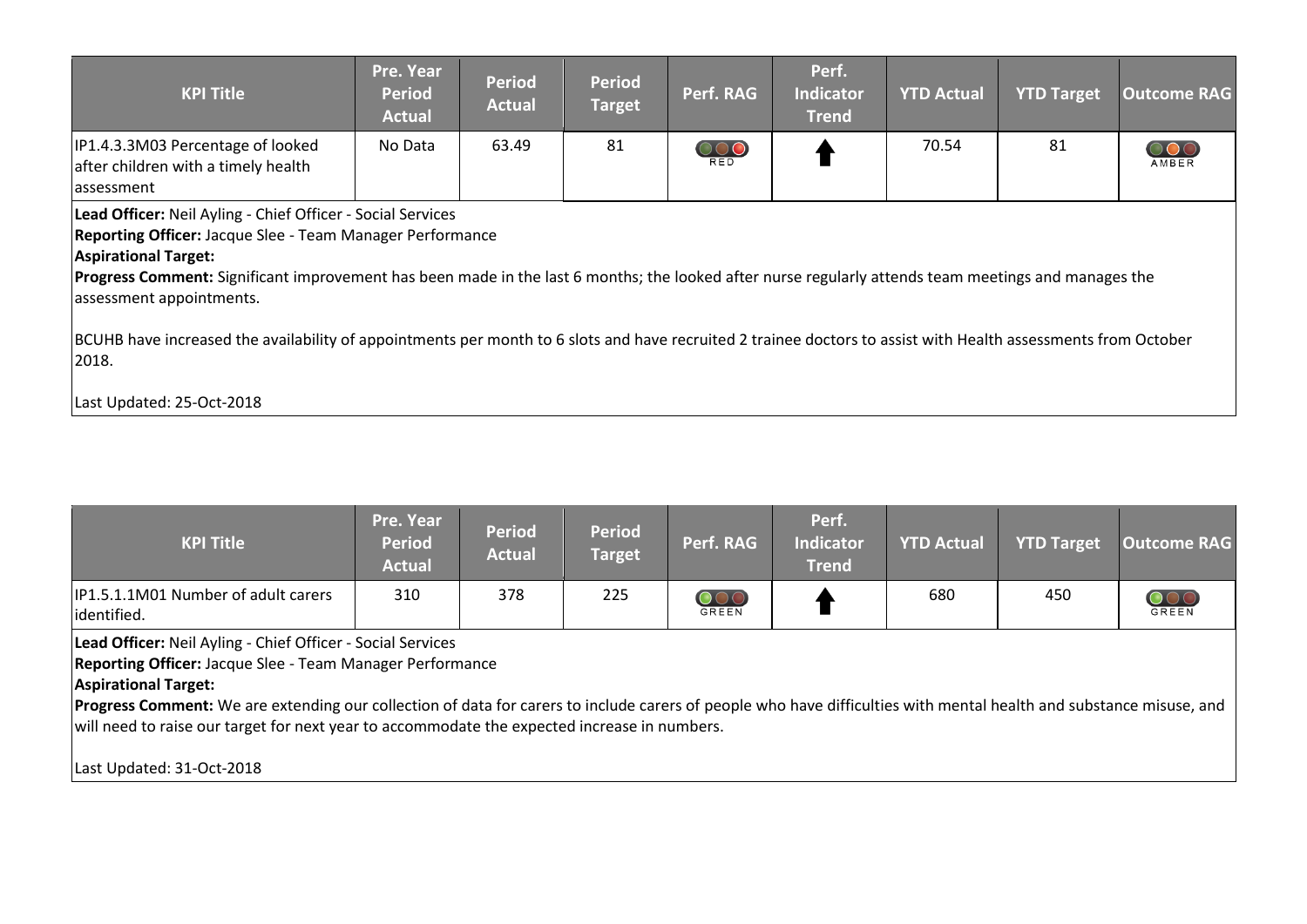| <b>KPI Title</b>                                                                                                                                                                                                                                                                                                                                                                                                                                        | Pre. Year<br><b>Period</b><br><b>Actual</b> | <b>Period</b><br><b>Actual</b> | <b>Period</b><br><b>Target</b> | Perf. RAG                              | Perf.<br><b>Indicator</b><br><b>Trend</b> | <b>YTD Actual</b> | <b>YTD Target</b> | <b>Outcome RAG</b> |
|---------------------------------------------------------------------------------------------------------------------------------------------------------------------------------------------------------------------------------------------------------------------------------------------------------------------------------------------------------------------------------------------------------------------------------------------------------|---------------------------------------------|--------------------------------|--------------------------------|----------------------------------------|-------------------------------------------|-------------------|-------------------|--------------------|
| IP1.5.2.1M01 (PAM/025) Number of<br>people kept in hospital while waiting<br>for social care per 1,000 population<br>aged 75+                                                                                                                                                                                                                                                                                                                           | 0.9                                         | 0.68                           | 1.89                           | $\overline{\text{OO}}$<br><b>GREEN</b> |                                           | 1.36              | 1.89              | GREEN              |
| Lead Officer: Neil Ayling - Chief Officer - Social Services<br>Reporting Officer: Jacque Slee - Team Manager Performance<br><b>Aspirational Target: 1.78</b><br>Progress Comment: The Council and Betsi Cadwaladr University Health Board (BCUHB) work together on a case by case basis to ensure prompt discharge. There have<br>been 18 delays so far this year, the longest being 22 days and the shortest being 1 day.<br>Last Updated: 26-Oct-2018 |                                             |                                |                                |                                        |                                           |                   |                   |                    |

| <b>KPI Title</b>                                                                                | Pre. Year<br><b>Period</b><br><b>Actual</b> | <b>Period</b><br><b>Actual</b> | <b>Period</b><br><b>Target</b> | Perf. RAG                       | Perf.<br><b>Indicator</b><br><b>Trend</b> | <b>YTD Actual</b> | <b>YTD Target</b> | <b>Outcome RAG</b> |
|-------------------------------------------------------------------------------------------------|---------------------------------------------|--------------------------------|--------------------------------|---------------------------------|-------------------------------------------|-------------------|-------------------|--------------------|
| IP1.5.3.1M01 Percentage of child<br>protection referrals that result in "no<br>further action". | 55                                          | 18.1                           | 30                             | $\overline{\text{OO}}$<br>GREEN |                                           | 18.1              | 30                | GREEN              |

**Lead Officer:** Craig Macleod - Senior Manager, Children's Services & Workforce

**Reporting Officer:** Jacque Slee - Team Manager Performance

**Aspirational Target:** 30.00

**Progress Comment:** Reasons for no further action include a change in need or circumstances, Child Protection threshold not met, or case signposted to other services.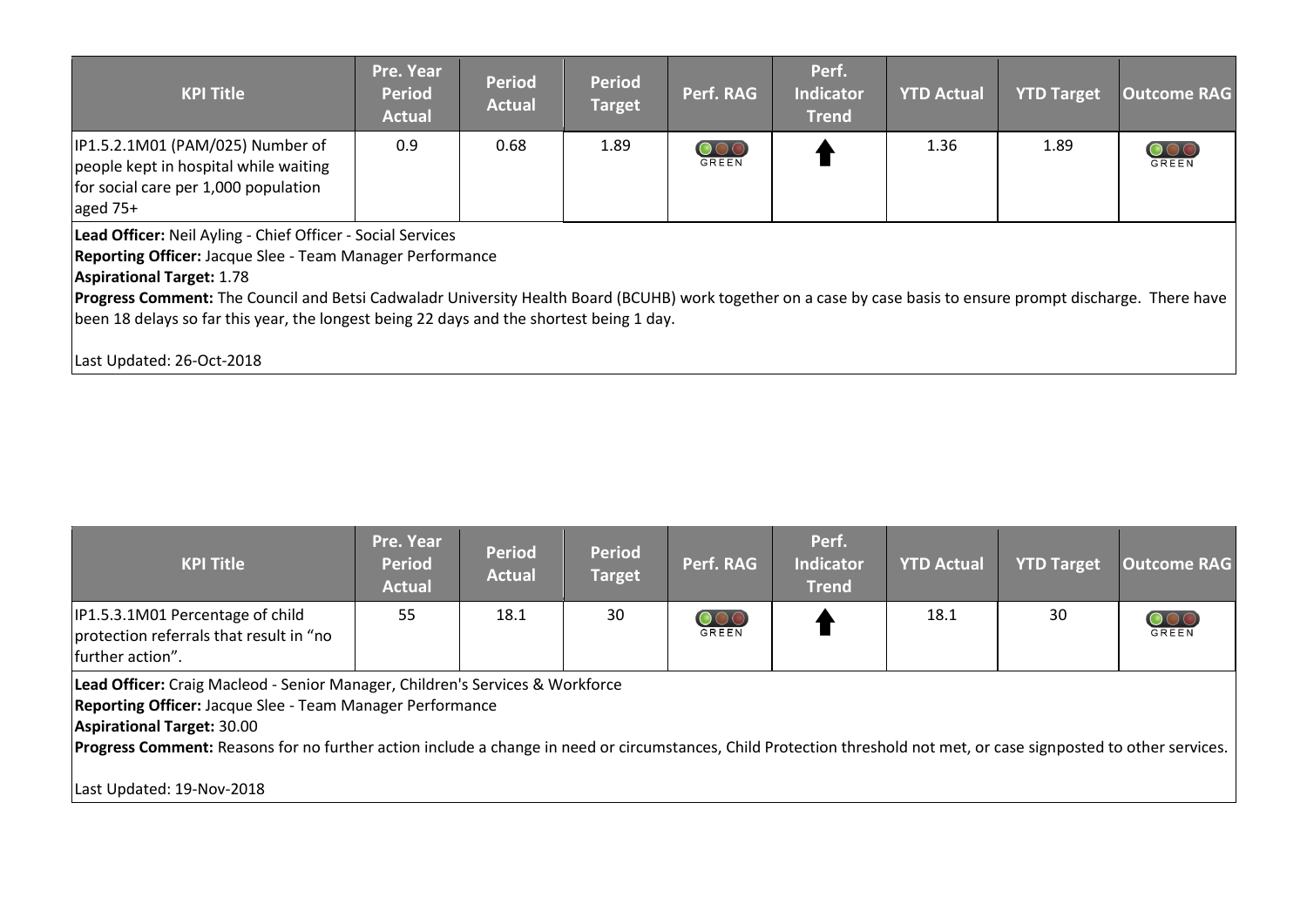| <b>KPI Title</b>                                                                                                                                                                                                                                                                  | Pre. Year<br><b>Period</b><br><b>Actual</b> | <b>Period</b><br><b>Actual</b> | <b>Period</b><br><b>Target</b> | Perf. RAG | Perf.<br><b>Indicator</b><br><b>Trend</b> | <b>YTD Actual</b> | <b>YTD Target</b> | <b>Outcome RAG</b>       |
|-----------------------------------------------------------------------------------------------------------------------------------------------------------------------------------------------------------------------------------------------------------------------------------|---------------------------------------------|--------------------------------|--------------------------------|-----------|-------------------------------------------|-------------------|-------------------|--------------------------|
| IP1.5.3.2M02 The number of families<br>receiving information and support<br>through the Early Help Hub                                                                                                                                                                            | No Data                                     | 348                            | 200                            | GREEN     | N/A                                       | 676               | 400               | $\overline{O}O$<br>GREEN |
| Lead Officer: Craig Macleod - Senior Manager, Children's Services & Workforce<br>Reporting Officer: Jacque Slee - Team Manager Performance<br><b>Aspirational Target:</b><br>Progress Comment: This represents a 63% increase in activity compared to the same quarter last year. |                                             |                                |                                |           |                                           |                   |                   |                          |
| Last Updated: 12-Oct-2018                                                                                                                                                                                                                                                         |                                             |                                |                                |           |                                           |                   |                   |                          |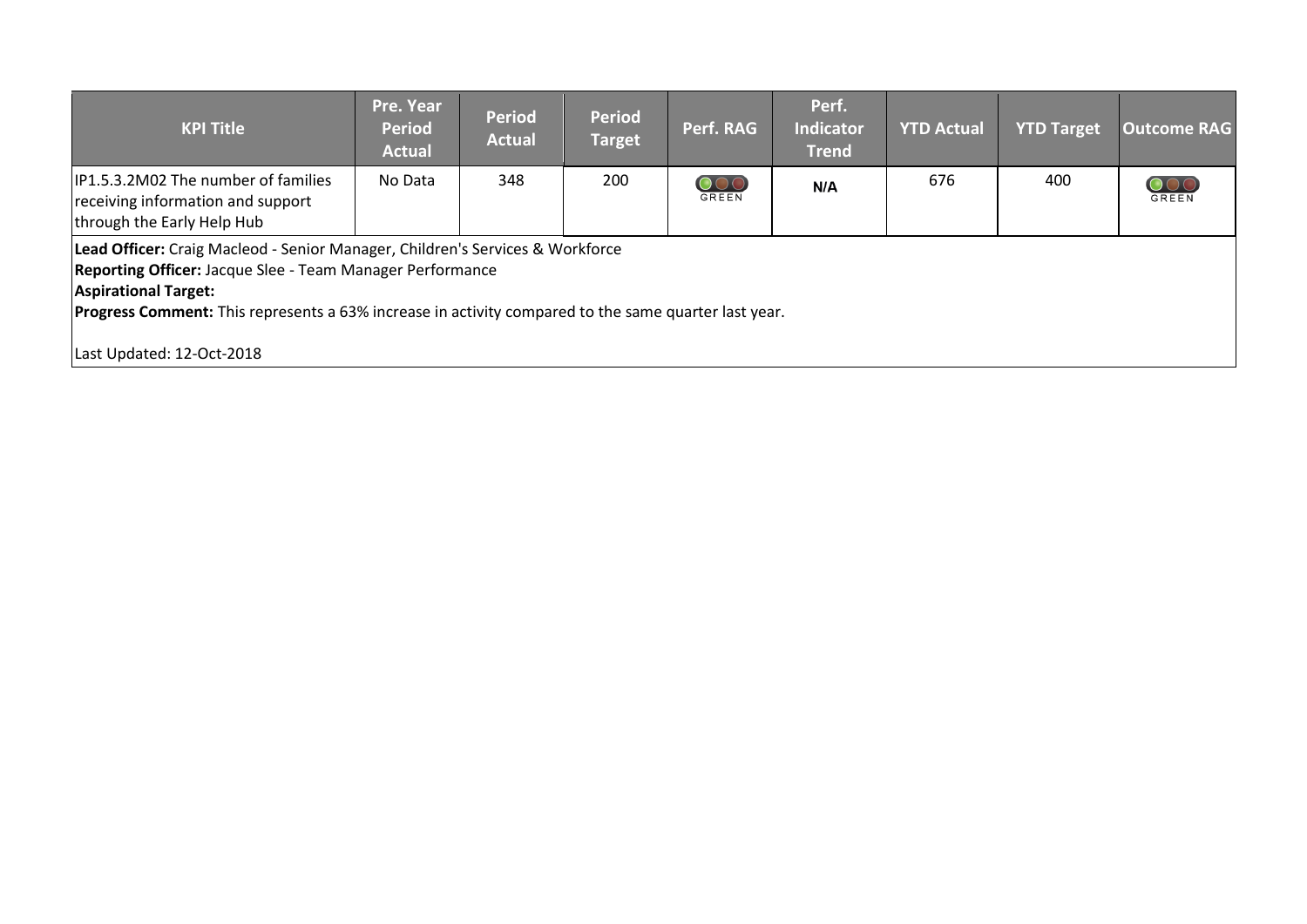#### **Risks**

#### **Strategic Risk**

| <b>RISK</b><br>TITLE                                                 | <b>LEAD OFFICER</b>                                                   | <b>SUPPORTING OFFICERS</b>                | <b>INITIAL RISK</b><br><b>RATING</b> | <b>CURRENT RISK</b><br><b>RATING</b> | <b>TREND</b><br><b>ARROW</b> | <b>RISK</b><br><b>STATUS</b> |
|----------------------------------------------------------------------|-----------------------------------------------------------------------|-------------------------------------------|--------------------------------------|--------------------------------------|------------------------------|------------------------------|
| Delivery of social care is insufficient to meet<br>increasing demand | Jane M Davies - Senior<br>Manager,<br>Safeguarding &<br>Commissioning | Jacque Slee - Team<br>Manager Performance | Amber                                | Green                                |                              | Closed                       |

Potential Effect: People would be likely to experience increased waiting times or be unable to access services, with a resulting negative impact on the reputation of the Council.

**Management Controls:** Developing the market for residential and nursing care

Extending the opening hours for single point of access

Implementing Community Resource Team

Developing community resilience

Implementing an Early Help Hub for children and families

**Progress Comment:** Recommendations have been approved to explore the extension of Marleyfield (32 beds for intermediate care and discharge to assess). This expansion will also help to support the medium term development of the nursing sector. The Single Point of Access has already extended the time the service is available from in the mornings and work is near completion to extend the closing time and introduce weekend working. The multi agency Early Help Hub for children and families is in operation. The risk has been mitigated to green and is now closed 12/07/2018.

Last Updated: 12-Jul-2018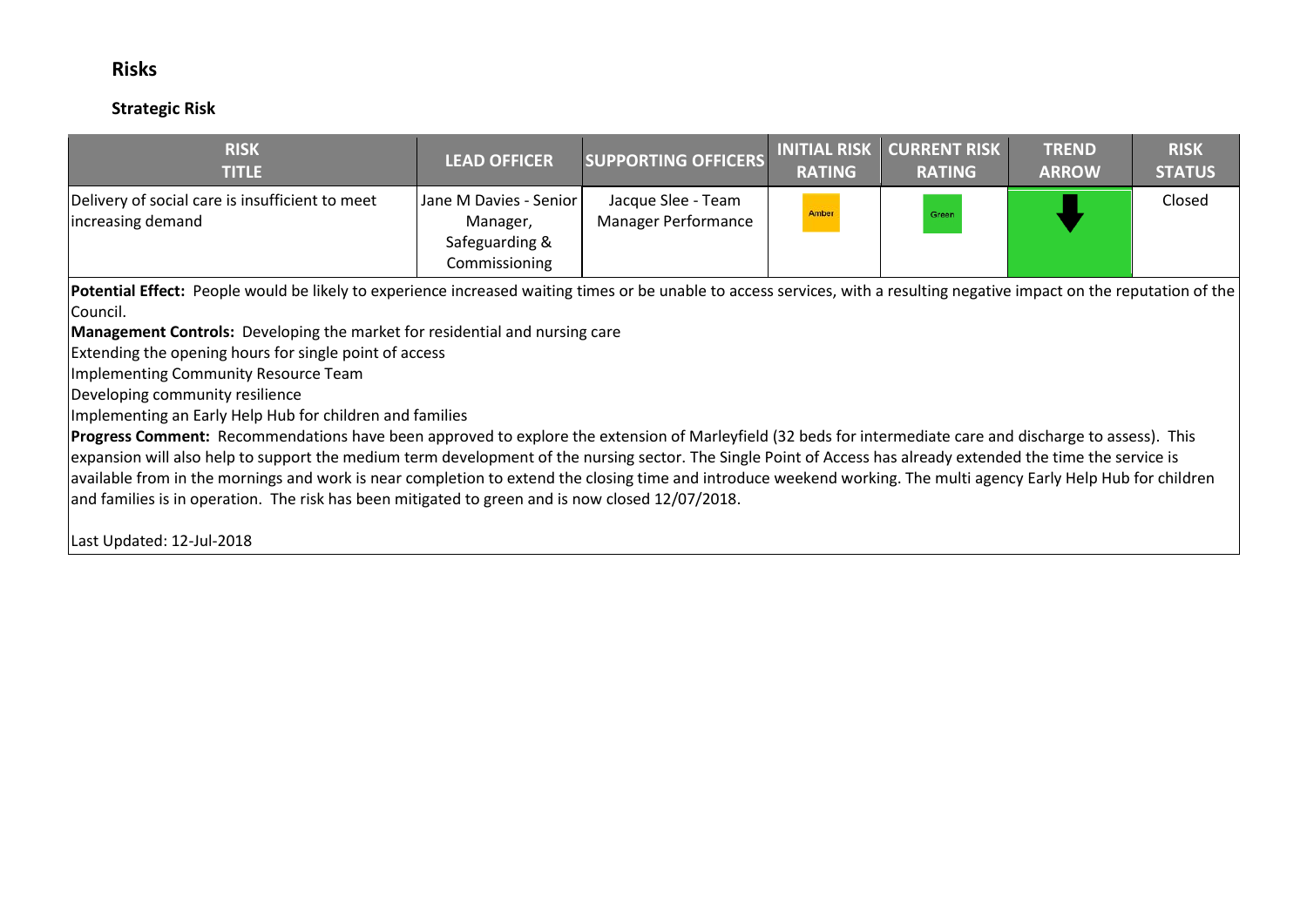| <b>RISK</b><br>TITLE                                                              | <b>LEAD OFFICER</b>                                                   | <b>SUPPORTING OFFICERS</b>                | <b>RATING</b> | <b>INITIAL RISK   CURRENT RISK  </b><br><b>RATING</b> | <b>TREND</b><br><b>ARROW</b> | <b>RISK</b><br><b>STATUS</b> |
|-----------------------------------------------------------------------------------|-----------------------------------------------------------------------|-------------------------------------------|---------------|-------------------------------------------------------|------------------------------|------------------------------|
| Demand outstrips supply for residential and<br>nursing home care bed availability | Jane M Davies - Senior<br>Manager,<br>Safeguarding &<br>Commissioning | Jacque Slee - Team<br>Manager Performance | Red           | Red                                                   |                              | Open                         |

**Potential Effect:** Increase in hospital admissions and delayed transfers from hospital. Increased pressure on primary care services leading to deteriorating relationship with local partners.

**Management Controls:** i) Working with Corporate colleagues to use capital investment to support the development of our in-house provision.

ii) Outcomes from the 'Invest to Save' Project Manager made available together with a short, medium and long term plan to support the care sector.

iii) Quick wins from the 'Invest to Save' Project Manager to be implemented.

iv) Increase bed and extra care capacity for dementia/ learning disabilities.

v) Develop specialist respite for Early Onset Dementia.

vi) Identify and create market change and dynamics, generate more competition, new providers for all ages including children and LD.

vii) Assist with local housing (potentially subsidised) for specified employees in social care i.e. direct care staff.

 $\dot{v}$ iii) Joint marketing and recruitment campaign, including portals, sharing of candidates, shared approach.

**Progress Comment:** The expansion of Marleyfield to support the medium term development of the nursing sector continues under the direction of Programme Board. The re-phasing of Integrated Care Fund (ICF) capital to fit in with our capital programme, has been agreed by WG.

There are several active workstreams, including the development of resources to support the sector, diagnostic reviews from providers.

Cabinet Secretary for Economy and Transport visited the Authority on 24th September and was very supportive of the microcare initiative being introduced as a result of the Strategic Opportunity Review.

The [care@flintshire](mailto:care@flintshire) portal has been populated with useful information to support providers.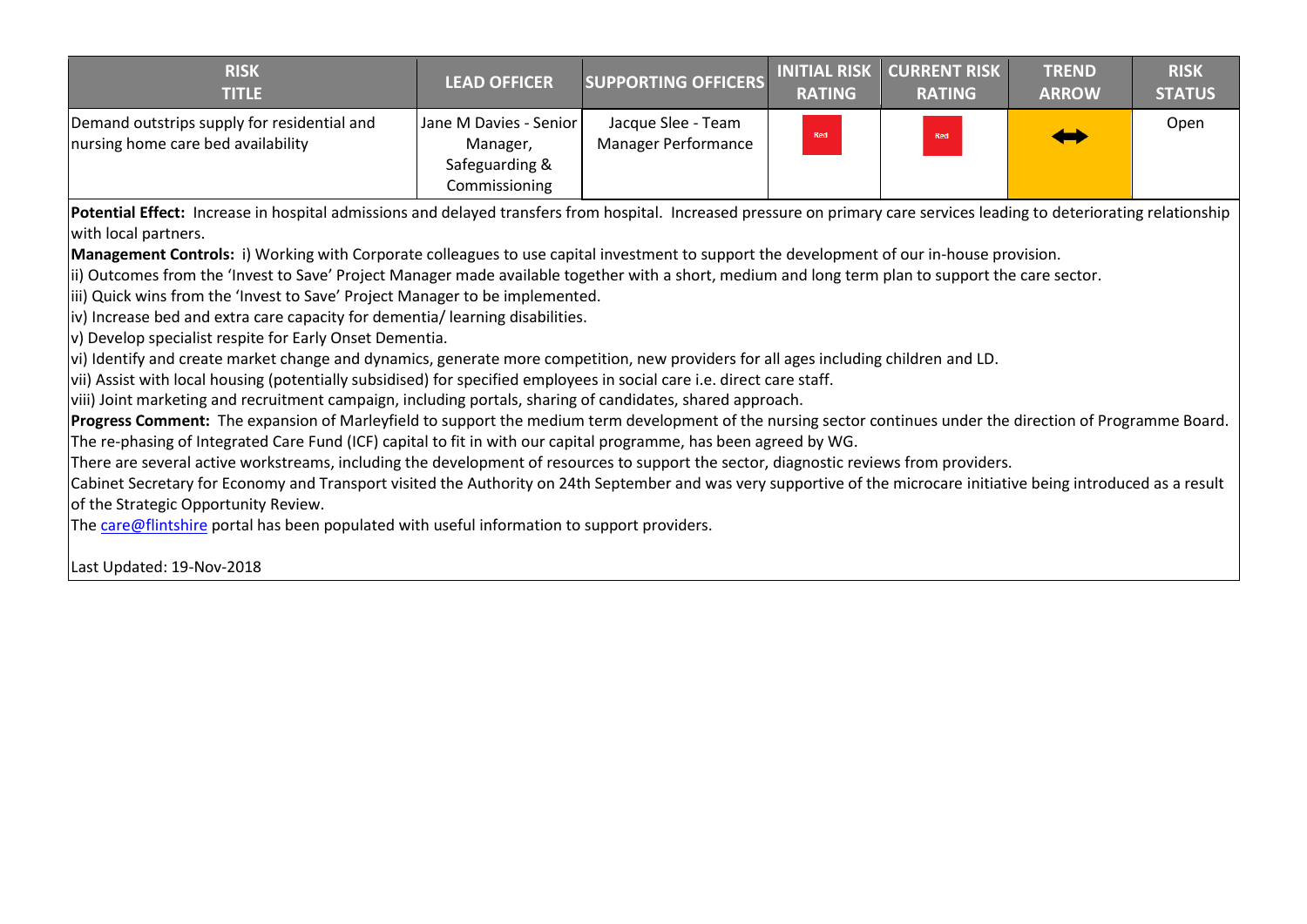| <b>RISK</b><br><b>TITLE</b>                                                                                                                                                                                                                                                                                                                                                                                                                                                                                                                                                                                                                                                                         | <b>LEAD OFFICER</b>                                                       | <b>SUPPORTING OFFICERS</b>                       | <b>INITIAL RISK</b><br><b>RATING</b> | <b>CURRENT RISK</b><br><b>RATING</b> | <b>TREND</b><br><b>ARROW</b> | <b>RISK</b><br><b>STATUS</b> |
|-----------------------------------------------------------------------------------------------------------------------------------------------------------------------------------------------------------------------------------------------------------------------------------------------------------------------------------------------------------------------------------------------------------------------------------------------------------------------------------------------------------------------------------------------------------------------------------------------------------------------------------------------------------------------------------------------------|---------------------------------------------------------------------------|--------------------------------------------------|--------------------------------------|--------------------------------------|------------------------------|------------------------------|
| Annual allocation of the Integrated Care Fund<br>(ICF) - Short term funding may undermine<br>medium term service delivery                                                                                                                                                                                                                                                                                                                                                                                                                                                                                                                                                                           | Susie Lunt - Senior<br>Manager, Integrated<br>Services and Lead<br>Adults | Jacque Slee - Team<br><b>Manager Performance</b> | Red                                  | Amber                                |                              | Open                         |
| Potential Effect: Insufficient funding to sustain medium term service delivery.<br>Management Controls: Seeking agreement from partners on allocation of funds to deliver medium term services<br>Progress Comment: The re-phasing of agreed ICF capital funding has been agreed to fit with our capital programme.<br>Welsh Government have confirmed the ongoing use of ICF revenue funding for existing projects.<br>The Chair of the North Wales Regional Partnership Board and the Chief Executive of BCUHB have created an agreement from partners on the allocation of funds to<br>support delivery of medium term services.<br>We are awaiting confirmation of allocation of capital funds. |                                                                           |                                                  |                                      |                                      |                              |                              |
| Last Updated: 12-Oct-2018                                                                                                                                                                                                                                                                                                                                                                                                                                                                                                                                                                                                                                                                           |                                                                           |                                                  |                                      |                                      |                              |                              |

| <b>RISK</b><br><b>TITLE</b>                                                                                                                                                                                                                                                                                                                                                                                                                                                                                                                                                                                                                                                                                                                                       | <b>LEAD OFFICER</b>                                                   | <b>SUPPORTING OFFICERS</b>                       | <b>INITIAL RISK</b><br><b>RATING</b> | <b>CURRENT RISK</b><br><b>RATING</b> | <b>TREND</b><br><b>ARROW</b> | <b>RISK</b><br><b>STATUS</b> |
|-------------------------------------------------------------------------------------------------------------------------------------------------------------------------------------------------------------------------------------------------------------------------------------------------------------------------------------------------------------------------------------------------------------------------------------------------------------------------------------------------------------------------------------------------------------------------------------------------------------------------------------------------------------------------------------------------------------------------------------------------------------------|-----------------------------------------------------------------------|--------------------------------------------------|--------------------------------------|--------------------------------------|------------------------------|------------------------------|
| Early Help Hub cannot deliver effective<br><b>loutcomes</b>                                                                                                                                                                                                                                                                                                                                                                                                                                                                                                                                                                                                                                                                                                       | Craig Macleod - Senior<br>Manager, Children's<br>Services & Workforce | Jacque Slee - Team<br><b>Manager Performance</b> | Green                                | Green                                |                              | Closed                       |
| Potential Effect: Children and families who do not meet the threshold for a statutory services will not be appropriately directed to alternative services.<br><b>Management Controls:</b> Agreed information sharing protocol in place<br>Activity data in place and scrutinised<br>Steering body to meet regularly to ensure that resources are being appropriately deployed<br>Progress Comment: The Early Help Hub is fully functioning, with commitment from all agencies. Enhanced consortia arrangements for support through Families First<br>projects are ensuring responsive access to help for families. During Q1 there were 455 referrals and in Q2 there were 693 meaning 1148 referrals to the Hub this<br>financial year. This risk is now closed. |                                                                       |                                                  |                                      |                                      |                              |                              |